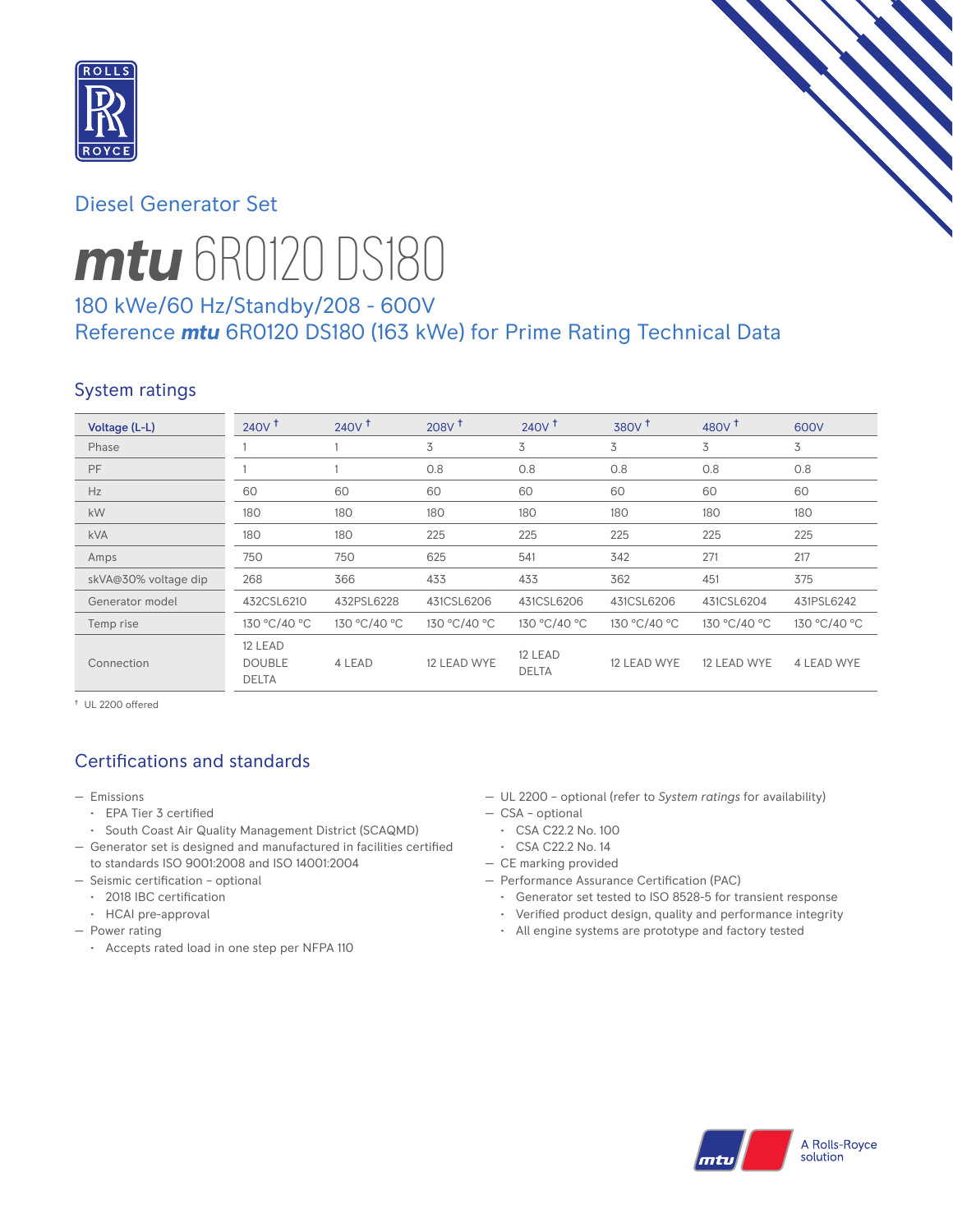## Standard features \*

- Single source supplier
- Global product support
- Two (2) Year/3,000 Hour Basic Limited Warranty
- OM926LA diesel engine
	- 7.2 liter displacement
	- 4-cycle
- Engine-generator resilient mounted
- Complete range of accessories
- Cooling system
	- Integral set-mounted
	- Engine-driven fan

# Standard equipment \*

#### Engine

- Air cleaners
- Oil pump
- Oil drain extension and shut-off valve
- Full flow oil filter
- Fuel filter with water separator
- Jacket water pump
- Thermostat
- Blower fan and fan drive
- Radiator unit mounted
- Electric starting motor 12V
- Governor electronic isochronous
- Base formed steel
- SAE flywheel and bell housing
- Charging alternator 12V
- Battery box and cables
- Flexible fuel connectors
- Flexible exhaust connection
- EPA certified engine

#### Generator

- NEMA MG1, IEEE, and ANSI standards compliance for temperature rise and motor starting
- Self-ventilated and drip-proof
- Superior voltage waveform
- Solid state, volts-per-hertz regulator
- $\pm$  1% voltage regulation no load to full load
- Brushless alternator with brushless pilot exciter
- 4 pole, rotating field
- 130 °C maximum standby temperature rise
- 1-bearing, sealed
- Flexible coupling
- Full amortisseur windings
- 125% rotor balancing
- 3-phase voltage sensing
- 100% of rated load one step
- 5% maximum total harmonic distortion
- Generator
	- Brushless, rotating field generator
	- 2/3 pitch windings
	- 300% short circuit capability with optional Permanent Magnet Generator (PMG)
- Digital control panel(s)
	- UL recognized, CSA certified, NFPA 110
	- Complete system metering
	- LCD display

### Digital control panel(s)

- Digital metering
- Engine parameters
- Generator protection functions
- Engine protection
- SAE J1939 Engine ECU Communications
- Windows®-based software
- Multilingual capability
- Communications to remote annunciator
- Programmable input and output contacts
- UL recognized, CSA certified, CE approved
- Event recording
- IP 54 front panel rating with integrated gasket
- NFPA 110 compatible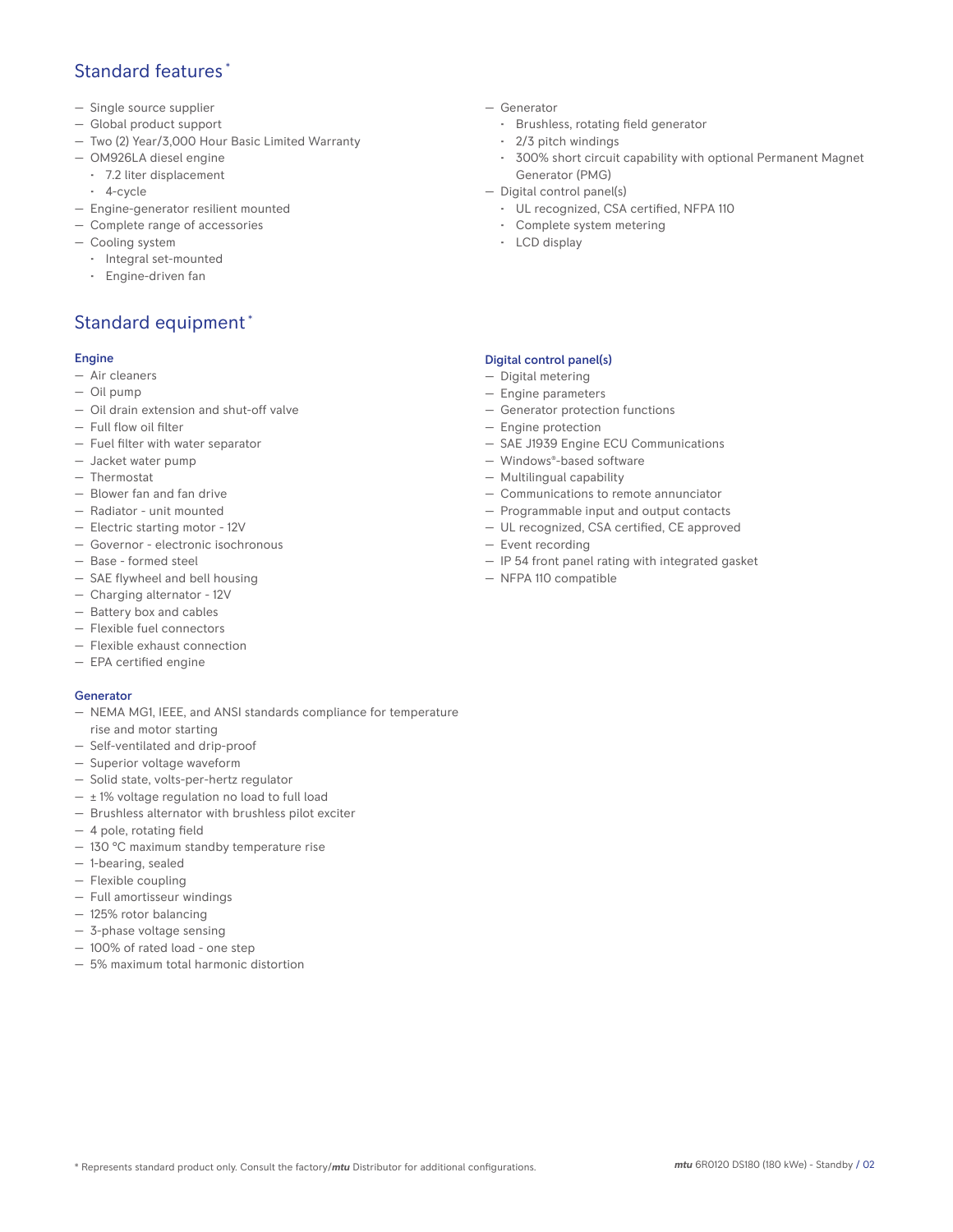# Application data

### Engine

| Manufacturer                | Mercedes-Benz   |
|-----------------------------|-----------------|
| Model                       | OM926LA         |
| Type                        | 4-cycle         |
| Arrangement                 | 6-inline        |
| Displacement: $L (in3)$     | 7.2(439)        |
| Bore: cm (in)               | 10.6(4.17)      |
| Stroke: cm (in)             | 13.6(5.35)      |
| Compression ratio           | 17.5:1          |
| Rated rpm                   | 1.800           |
| Engine governor             | MR2 / CPC4-ECAN |
| Maximum power: kWm (bhp)    | 247 (331)       |
| Steady state frequency band | ± 0.25%         |
| Air cleaner                 | dry             |
| Liquid capacity             |                 |

#### Total oil system: L (gal) 29 (7.7) Engine jacket water capacity: L (gal) 10 (2.6)<br>System coolant capacity: L (gal) 24.1 (6.4) System coolant capacity: L (gal)

| <b>Electrical</b>                          |     |
|--------------------------------------------|-----|
| Electric volts DC                          | 12  |
| Cold cranking amps under $-17.8$ °C (0 °F) | 950 |
| Batteries: group size                      | .31 |
| Batteries: quantity                        |     |
|                                            |     |

#### Fuel system

| Fuel supply connection size    | $-6$ JIC     |
|--------------------------------|--------------|
| Fuel supply hose size          | $3/8"$ ID    |
| Fuel return connection size    | $-6$ JIC     |
| Fuel return hose size          | $3/8"$ ID    |
| Maximum fuel lift: m (ft)      | 2.6(8.5)     |
| Recommended fuel               | diesel #2    |
| Total fuel flow: L/hr (gal/hr) | 330.5 (87.3) |

## Fuel consumption\*

| Fuel consumption <sup>®</sup><br>At 100% of power rating: L/hr (gal/hr)<br>At 75% of power rating: L/hr (gal/hr)<br>At 50% of power rating: L/hr (gal/hr) | 50 (13.2)<br>36(9.5)<br>23.9(6.3) |
|-----------------------------------------------------------------------------------------------------------------------------------------------------------|-----------------------------------|
| * Based on 431CSL6204 480 volt generator set                                                                                                              |                                   |
| Cooling - radiator system                                                                                                                                 |                                   |
| Ambient capacity of radiator: °C (°F)<br>Maximum restriction of cooling air:                                                                              | 50 (122)                          |
| intake and discharge side of radiator: kPa (in. H <sub>2</sub> O)                                                                                         | 0.12(0.5)                         |
| Water pump capacity: L/min (gpm)                                                                                                                          | 143(37)                           |
| Heat rejection to coolant: kW (BTUM)                                                                                                                      | 88.8 (5,430)                      |
| Heat rejection to air to air: kW (BTUM)                                                                                                                   | 54 (3,071)                        |
| Heat radiated to ambient: kW (BTUM)                                                                                                                       | 38.3 (2,178)                      |
| Fan power: kW (hp)                                                                                                                                        | 15.6(22.1)                        |
| Air requirements                                                                                                                                          |                                   |
| Aspirating: *m <sup>3</sup> /min (SCFM)<br>Air flow required for radiator                                                                                 | 14.3 (505)                        |
| cooled unit: *m <sup>3</sup> /min (SCFM)                                                                                                                  | 408 (14,408)                      |
| Remote cooled applications; air flow required for                                                                                                         |                                   |
| dissipation of radiated generator set heat for a                                                                                                          |                                   |
| maximum of 25 °F rise: *m <sup>3</sup> /min (SCFM)                                                                                                        | 139.9 (4,941)                     |
| * Air density = $1.184$ kg/m <sup>3</sup> (0.0739 lbm/ft <sup>3</sup> )                                                                                   |                                   |
| <b>Exhaust system</b>                                                                                                                                     |                                   |
|                                                                                                                                                           |                                   |

| Gas temperature (stack): °C (°F)                            | 491 (916)  |
|-------------------------------------------------------------|------------|
| Gas volume at stack temperature: $m^3/m$ in (CFM)           | 43 (1,519) |
| Maximum allowable back pressure at                          |            |
| outlet of engine, before piping: kPa (in. H <sub>2</sub> O) | 10.5(42)   |
|                                                             |            |